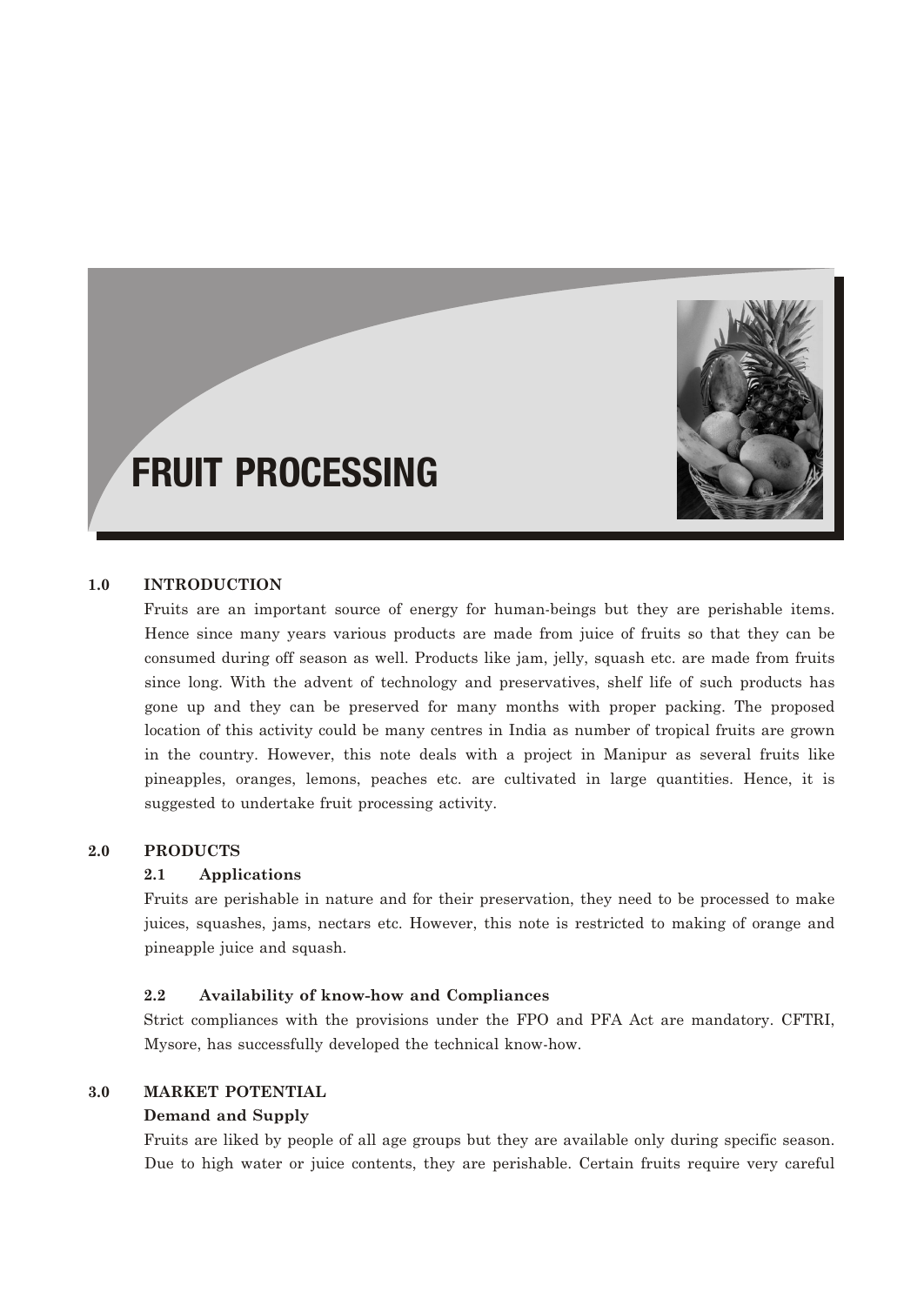and consequently costly transportation. Hence, many down-the-line products like squash, fruit-juice concentrates, jam, nectars etc. are made from fruits with preservative which increases their shelf-life substantially. Market for such products has witnessed a quantum jump during last few years and with growing urbanisation, increase in disposable incomes and changing life styles, demand for them is steadily going up.

#### **Marketing Strategy**

There are some established brands available in the market but they are costly and hence people would prefer low cost, good quality products. It is possible to introduce competitive pricing for a small scale unit due to its inherent features. Proper care has to be taken in creating and maintaining adequate network.

#### **4.0 MANUFACTURING PROCESS**

The manufacturing process for making fruit juice and squash is standardised and not very complicated or time consuming. CFTRI, Mysore, has successfully developed this technology. In the first process, fully ripe and matured fruits are washed, cleaned, graded and then peeled. Thereafter juice is extracted from fruits and then it is filtered to remove seeds, fibres etc. This juice is then processed, sterilised and bottled after adding preservatives. In case of squash, syrup of sugar along with preservatives are added to juice and this mixture is stirred till uniform solution is formed and then it is bottled. As regards oranges, recovery of juice is substantial and weight and process loss is 10%. But in case of pineapple, wastages are around 50%. Process loss of 5-6% is compensated by addition of sugar syrup. The process flow chart is as under:



#### **5.0 CAPITAL INPUTS**

#### **5.1 Land and Building**

Total requirement of built-up area shall be around 150 sq.mtrs. and hence land measuring about 300 sq.mtrs. will be adequate. The built-up area is adequate to have production, storage and packing facilities. Cost of land is estimated to be Rs. 90,000/- whereas that of civil work Rs.3,75,000/-.FPO provisions about layout of factory building must be adhered to.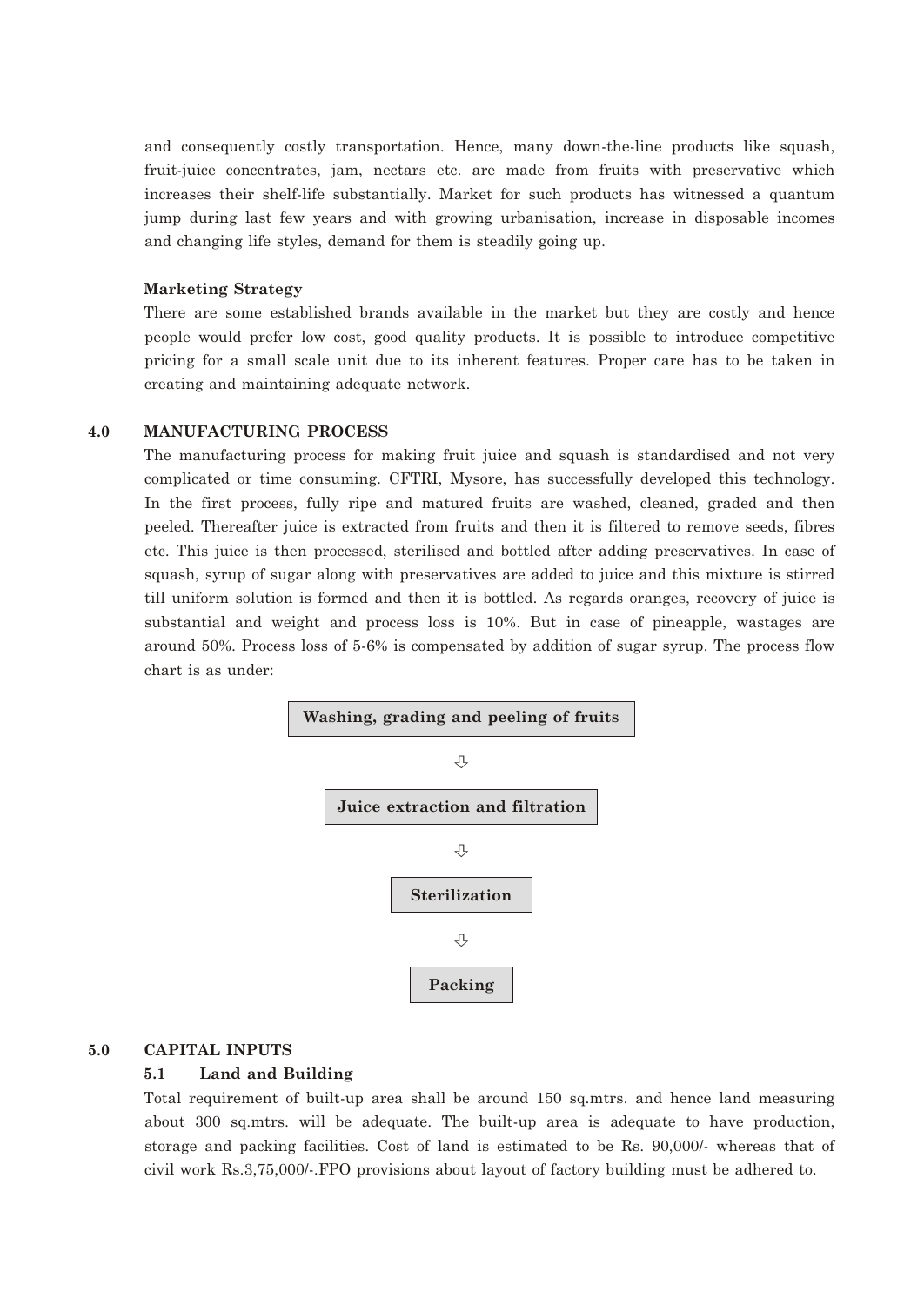### **5.2 Plant and Machinery**

In view of size of the market and to ensure economic viability of the project, rated production capacity of 150 tonnes per year with 2 shift working and 300 working days is advisable. To install this capacity following machines shall be required:

| <b>Item</b>                                                                   | Qty.           | Price (Rs.) |
|-------------------------------------------------------------------------------|----------------|-------------|
| Fruit Washing Tanks                                                           | $\overline{2}$ | 10,000      |
| Juice Extractors                                                              | $\overline{2}$ | 85,000      |
| Steam Jacketed Kettles 60 Ltrs. Capacity                                      | $\overline{2}$ | 40,000      |
| Stirrer                                                                       | $\mathbf{1}$   | 15,000      |
| Baby Boiler-100 kgs/Hr                                                        | $\mathbf{1}$   | 60,000      |
| Bottle Washing and Filling Machine                                            | $\mathbf{1}$   | 75,000      |
| Testing Equipments like Refracto Meter,<br>Salinometer, Pipette, Burette etc. |                | 30,000      |
|                                                                               | Total          | 3,15,000    |

## **5.3 Miscellaneous Assets**

Many other assets like stainless steel utensils, plastic tubs, exhaust fans, storage racks, furniture & fixtures, etc. shall be needed. A provision of Rs.50,000/- is made for the same.

## **5.4 Utilities**

Power requirement will be 40 HP whereas per day water requirement would be 2000 litres for washing of fruits and potable and sanitation purposes. Hard coke of around 25 tonnes will be required annually for boiler.

# **5.5 Raw Material**

The all-important raw material will be fresh, ripe and matured oranges and pineapples. North-East states including Manipur are famous for horticulture products. The highest fruit crop of Manipur is pineapple with production of more than 70,000 tonnes whereas that of oranges it is about 4500 tonnes. Thus, availability of few hundred tons will not pose any problems. Other items like sugar, salt, additives and preservatives etc. shall be available locally. Packing materials like food grade plastic or glass bottles, labels, corrugated boxes, BOPP tape etc. shall be required for which prior arrangement is advisable.

| Particulars            | Nos.           | Monthly<br>Salary (Rs.) | <b>Total Monthly</b><br>Salary (Rs.) |
|------------------------|----------------|-------------------------|--------------------------------------|
| <b>Skilled Workers</b> | $\overline{4}$ | 1,800                   | 7,200                                |
| Semi-skilled Workers   | $\overline{2}$ | 1,500                   | 3,000                                |
| Helpers                | $\overline{4}$ | 1,000                   | 4,000                                |
| Salesman               |                | 2,000                   | 2,000                                |
|                        |                | <b>Total</b>            | 16,200                               |

# **6.0 MANPOWER REQUIREMENTS**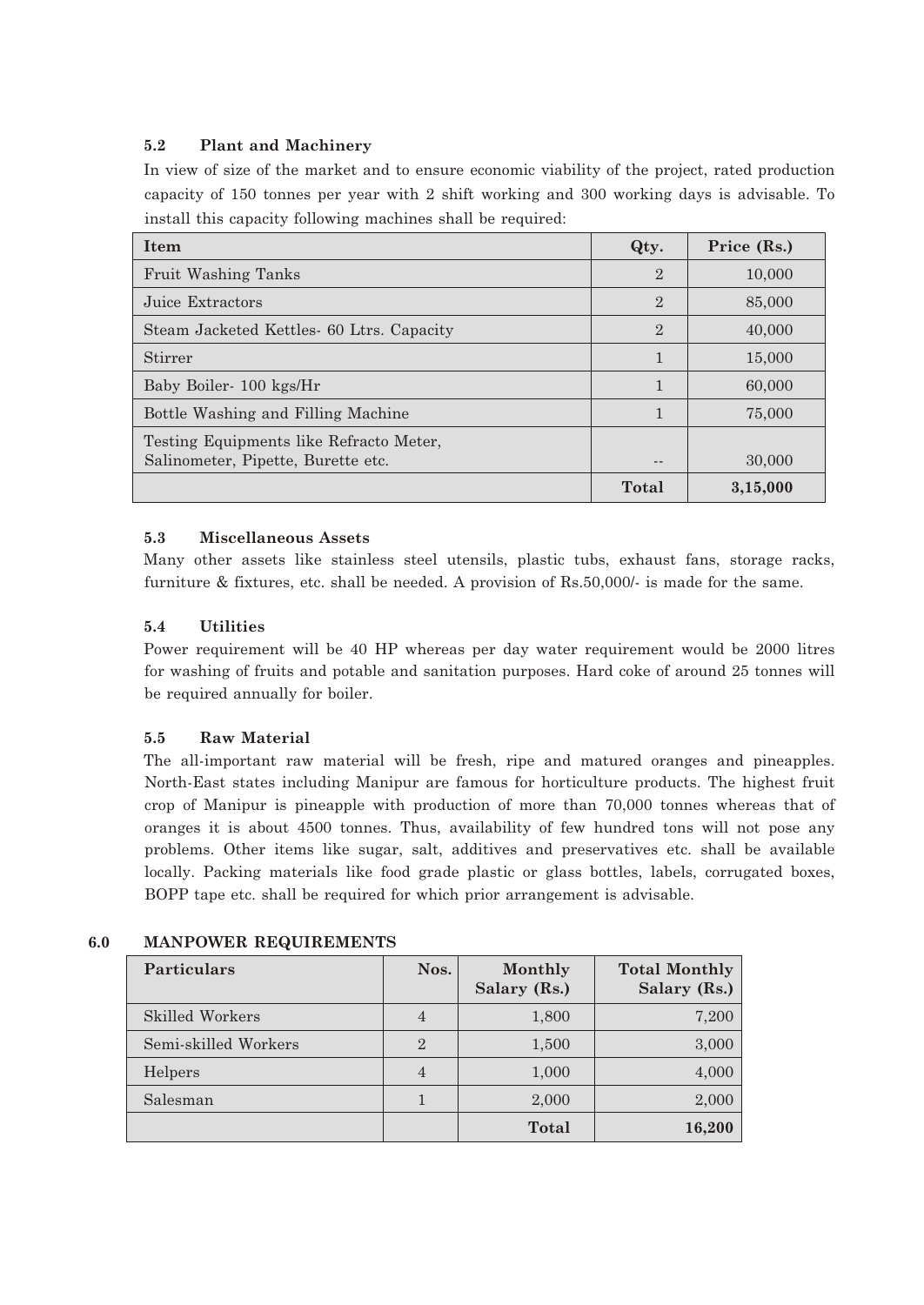## **7.0 TENTATIVE IMPLEMENTATION SCHEDULE**

| Activity                                                          | Period (in months) |
|-------------------------------------------------------------------|--------------------|
| Application and sanction of loan                                  |                    |
| Site selection and commencement of civil work                     |                    |
| Completion of civil work and placement of<br>orders for machinery |                    |
| Erection, installation and trial runs                             |                    |

# **8.0 DETAILS OF THE PROPOSED PROJECT**

## **8.1 Land and Building**

| <b>Particulars</b> | Area (Sq.Mtrs) | $Cost$ (Rs.) |
|--------------------|----------------|--------------|
| Land               | 300            | 90,000       |
| Building           | 150            | 3,75,000     |
|                    | <b>Total</b>   | 4,65,000     |

## **8.2 Machinery**

Production capacity of 150 tons can be installed with investment under this head to the extent of Rs.3.15 lacs as discussed earlier.

# **8.3 Miscellaneous Assets**

A provision of Rs. 50,000/- is adequate to have support assets as explained earlier.

# **8.4 Preliminary & Pre-operative Expenses**

There are certain expenses which are incurred prior to the commencement of production such as registration, establishment and other administrative expenses, interest during implementation and so on. A provision of Rs.50,000/- is made towards them.

# **8.5 Working Capital Requirement**

Against installed production capacity of 150 tonnes per year, actual capacity utilisation in the first year is expected to be 65%. At this level of activity, the working capital needs will be as under:

|                                   |                     |        |       |             | $\mathbf{u}$     |
|-----------------------------------|---------------------|--------|-------|-------------|------------------|
| <b>Particulars</b>                | Period              | Margin | Total | <b>Bank</b> | <b>Promoters</b> |
| <b>Stock of Packing Materials</b> | 1 Month             | $30\%$ | 0.40  | 0.28        | 0.12             |
| Stock of Finished Goods           | $\frac{1}{2}$ Month | 25%    | 0.80  | 0.60        | 0.20             |
| Receivables                       | $\frac{1}{2}$ Month | 25%    | 1.50  | 1.15        | 0.35             |
| Working Expenses                  | 1 Month             | 100%   | 0.45  | $- -$       | 0.45             |
|                                   |                     | Total  | 3.15  | 2.03        | 1.12             |

(Rs. in lacs)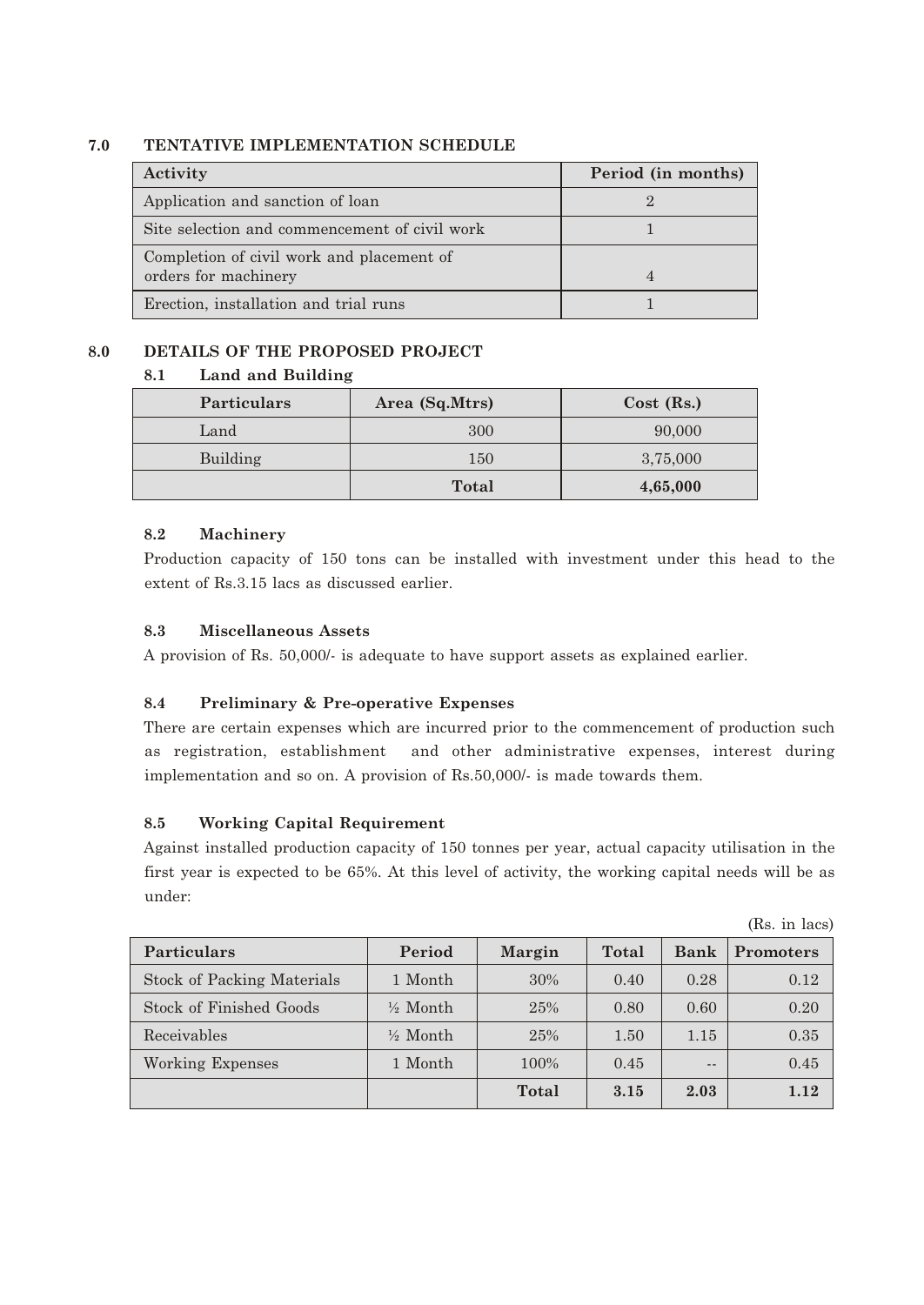| 8.6 | Cost of the Project and Means of Financing                      | (Rs. in lacs) |
|-----|-----------------------------------------------------------------|---------------|
|     | Item                                                            | Amount        |
|     | Land and Building                                               | 4.65          |
|     | Plant and Machinery                                             | 3.15          |
|     | Miscellaneous Assets                                            | 0.50          |
|     | P&P Expenses                                                    | 0.50          |
|     | Contingencies @ 10% on Land &<br>Building and Plant & Machinery | 0.80          |
|     | Working Capital Margin                                          | 1.12          |
|     | Total                                                           | 10.72         |
|     | <b>Means of Finance</b>                                         |               |
|     | Promoters' Contribution                                         | 3.22          |
|     | Term Loan from Bank/FI                                          | 7.50          |
|     | Total                                                           | 10.72         |
|     | Debt Equity Ratio                                               | 2.33:1        |
|     | Promoters' Contribution                                         | 30%           |

Financial assistance in the form of grant is available from the Ministry of Food Processing Industries, Govt. of India, towards expenditure on technical civil works and plant and machinery for eligible projects subject to certain terms and conditions.

## **9.0 PROFITABILITY CALCULATIONS**

### **9.1 Production Capacity and Build-up**

The rated production capacity of the plant will be 150 tonnes per year. But actual utilisation is restricted to 65% in the first year and 75% thereafter.

#### **9.2 Sales Revenue at 100%**

|                  |                  |                                   | (Rs. in lacs) |
|------------------|------------------|-----------------------------------|---------------|
| Product          | Qty.<br>(Tonnes) | <b>Selling Price</b><br>(Rs/ Ton) | <b>Sales</b>  |
| Orange Juice     | 35               | 32,000                            | 11.20         |
| Orange Squash    | 40               | 40,000                            | 16.00         |
| Pineapple Juice  | 35               | 32,000                            | 11.20         |
| Pineapple Squash | 40               | 40,000                            | 16.00         |
|                  |                  | <b>Total</b>                      | 54.40         |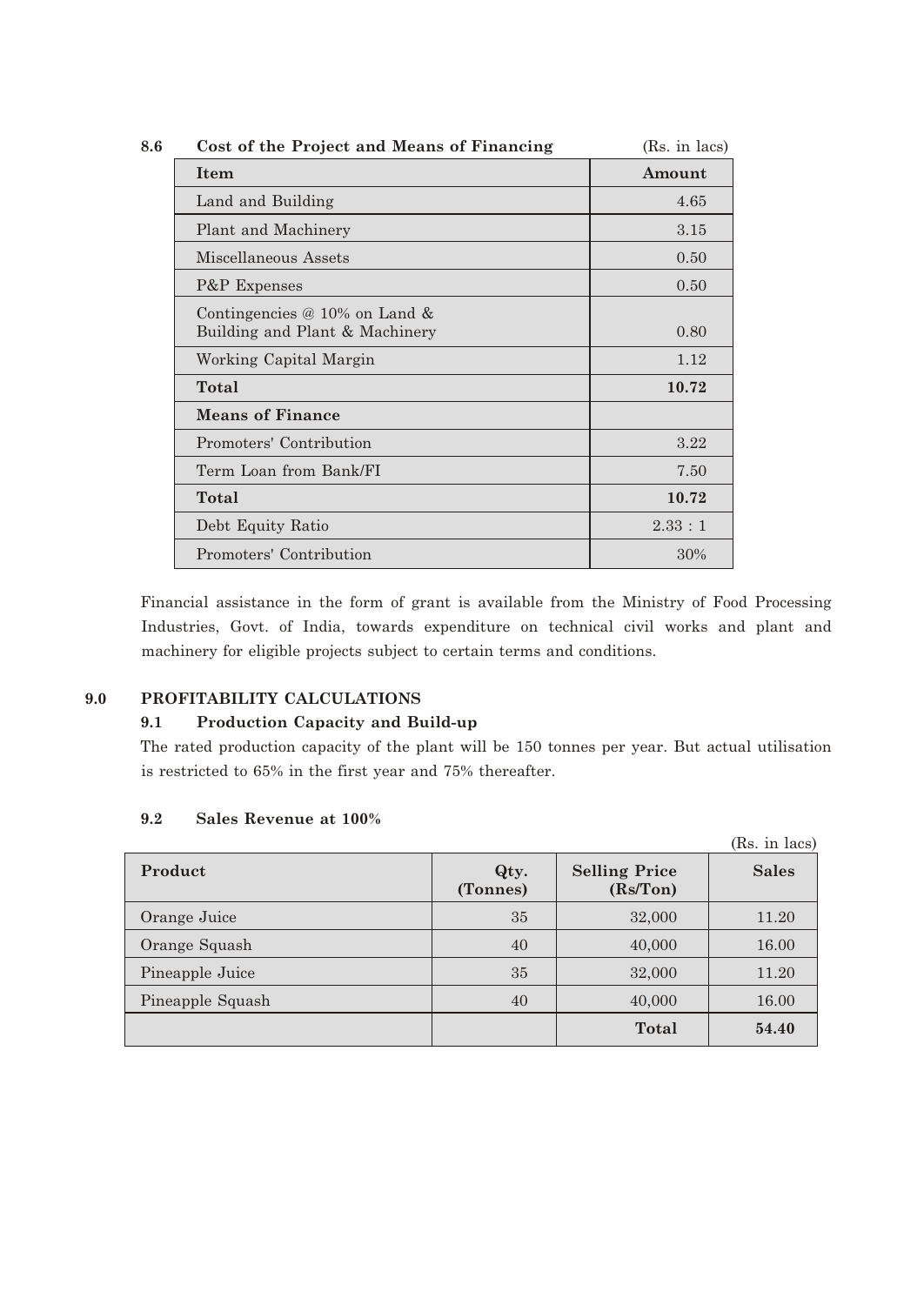## **9.3 Raw Materials Required at 100%**

(Rs. in lacs)

| Product                                  | Qty.<br>(Tonnes) | Price/Ton<br>(Rs) | Value |
|------------------------------------------|------------------|-------------------|-------|
| Oranges                                  | 80               | 13,000            | 10.40 |
| Pineapples                               | 150              | 8,000             | 12.00 |
| Sugar                                    |                  |                   | 2.04  |
| Additives, Preservatives, Flavours, etc. |                  |                   | 1.20  |
| Packing Materials @ Rs.5000/Ton          |                  |                   | 7.50  |
|                                          |                  | <b>Total</b>      | 33.14 |

## **9.4 Utilities**

Utilities like power, water and hard coke would cost around Rs.1,00,000/- at 100% activity level.

# **9.5 Selling Expenses**

There will be competition from some established national brands and local brands as well. Hence, a provision @ 15% of sales income has been made towards selling commission, free sampling and publicity in local media.

## **9.6 Interest**

Interest on working capital assistance from bank is calculated @ 14% per annum. Interest on term loan of Rs. 7.50 lacs is calculated @ 12% per annum considering repayment of loan in 5 years including a moratorium period of 1 year.

# **9.7 Depreciation**

It is computed on WDV basis @ 10% on building and 20% on machinery and miscellaneous assets.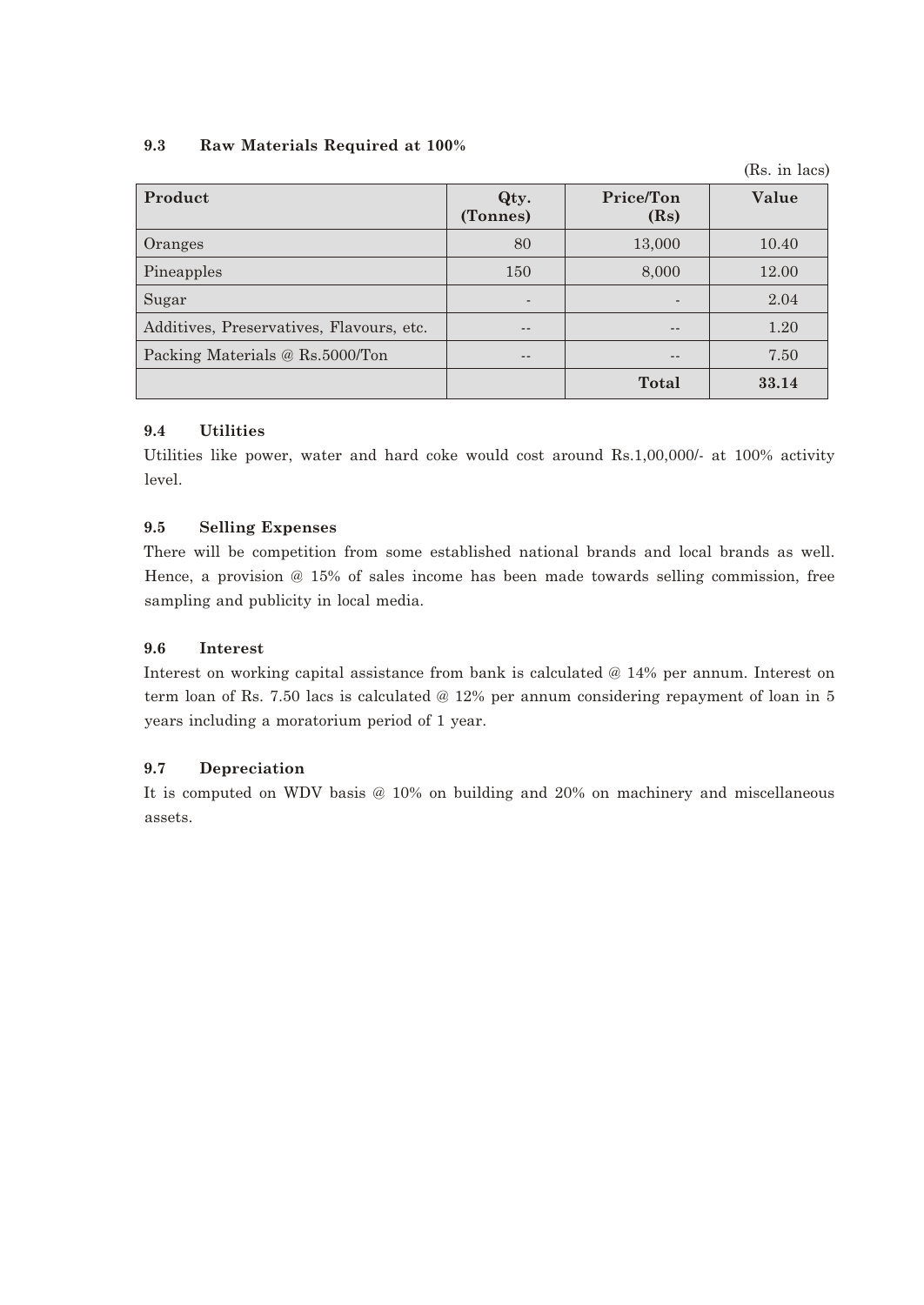# **10.0 PROJECTED PROFITABILITY**

|              |                                       |                    | (Rs. in lacs) |
|--------------|---------------------------------------|--------------------|---------------|
| No.          | <b>Particulars</b>                    | 1st Year           | 2nd Year      |
| $\mathbf{A}$ | <b>Installed Capacity</b>             | --- 150 Tonnes --- |               |
|              | Capacity Utilisation                  | 65%                | 75%           |
|              | <b>Sales Realisation</b>              | 35.36              | 40.80         |
| B            | <b>Cost of Production</b>             |                    |               |
|              | <b>Raw Materials</b>                  | 16.66              | 19.23         |
|              | Packing Material                      | 4.87               | 5.63          |
|              | <b>Utilities</b>                      | 0.65               | 0.75          |
|              | Salaries                              | 1.94               | 2.15          |
|              | Stores & Spares                       | 0.24               | 0.30          |
|              | Repairs & Maintenance                 | 0.36               | 0.42          |
|              | Selling and Distribution @ 15%        | 5.30               | 6.12          |
|              | <b>Administrative Expenses</b>        | 0.42               | 0.50          |
|              | <b>Total</b>                          | 30.44              | 35.10         |
| $\mathbf C$  | Profit before Interest & Depreciation | 4.92               | 5.70          |
|              | Interest on Term Loan                 | 0.98               | 0.63          |
|              | Interest on Working Capital           | 0.28               | 0.32          |
|              | Depreciation                          | 1.11               | 0.92          |
|              | Net Profit                            | 2.55               | 3.83          |
|              | Income-tax @ 20%                      | 0.51               | 0.80          |
|              | Profit after Tax                      | 2.04               | 3.03          |
|              | Cash Accruals                         | 3.15               | 3.95          |
|              | Repayment of Term Loan                |                    | 1.75          |

# **11.0 BREAK-EVEN ANALYSIS** (Rs. in lacs)

| $1.000$ , $1.1$ , $10.00$ |                                   |       |        |
|---------------------------|-----------------------------------|-------|--------|
| No.                       | <b>Particulars</b>                |       | Amount |
| [A]                       | Sales                             |       | 35.36  |
| [B]                       | <b>Variable Costs</b>             |       |        |
|                           | Raw Materials & Packing Materials | 21.53 |        |
|                           | Utilities $(65%)$                 | 0.42  |        |
|                           | Salaries (65%)                    | 1.26  |        |
|                           | Stores & Spares                   | 0.24  |        |
|                           | Selling Expenses (75%)            | 3.98  |        |
|                           | Admn Expenses (50%)               | 0.21  |        |
|                           | Interest on Working Capital       | 0.28  | 27.92  |
| [C]                       | Contribution [A] - [B]            |       | 7.44   |
| [D]                       | <b>Fixed Cost</b>                 |       | 4.89   |
| [E]                       | Break-Even Point $[D - C]$        |       | 65%    |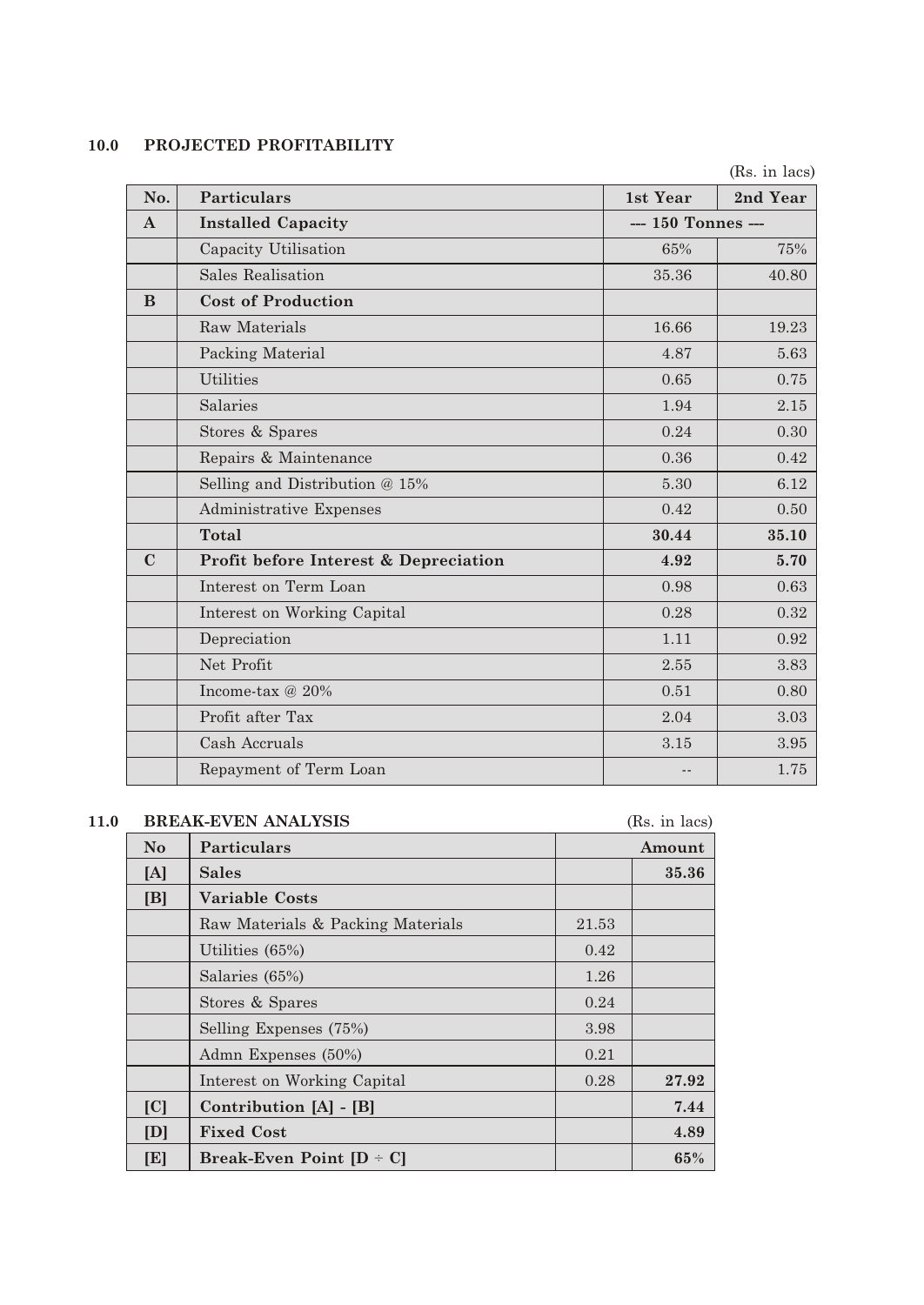# **12.0 [A] LEVERAGES**

### **Financial Leverage**

 $=$  EBIT/EBT  $= 3.81 \div 2.55$ 

 $= 1.49$ 

## **Operating Leverage**

= Contribution/EBT

 $= 7.44 \div 2.55$ 

 $= 2.92$ 

## **Degree of Total Leverage**

 $=$  FL/OL  $\,$  $= 1.49 \div 2.92$  $= 0.51$ 

### **[B] Debt Service Coverage Ratio (DSCR)**

|                     |                                  |        |        |        | (Rs. in lacs) |
|---------------------|----------------------------------|--------|--------|--------|---------------|
| <b>Particulars</b>  | 1st Yr                           | 2nd Yr | 3rd Yr | 4th Yr | 5th Yr        |
| Cash Accruals       | 3.15                             | 3.95   | 4.23   | 4.51   | 4.83          |
| Interest on TL      | 0.98                             | 0.63   | 0.39   | 0.24   | 0.14          |
| Total [A]           | 4.13                             | 4.58   | 4.62   | 4.75   | 4.97          |
| Interest on TL      | 0.98                             | 0.63   | 0.39   | 0.24   | 0.14          |
| Repayment of TL     | $- -$                            | 1.75   | 1.75   | 1.75   | 1.75          |
| Total [B]           | 0.98                             | 2.38   | 2.14   | 1.99   | 1.89          |
| $DSCR [A] \div [B]$ | 4.21                             | 1.92   | 2.16   | 2.39   | 2.63          |
| <b>Average DSCR</b> | $2.66$ ------------------------- |        |        |        |               |